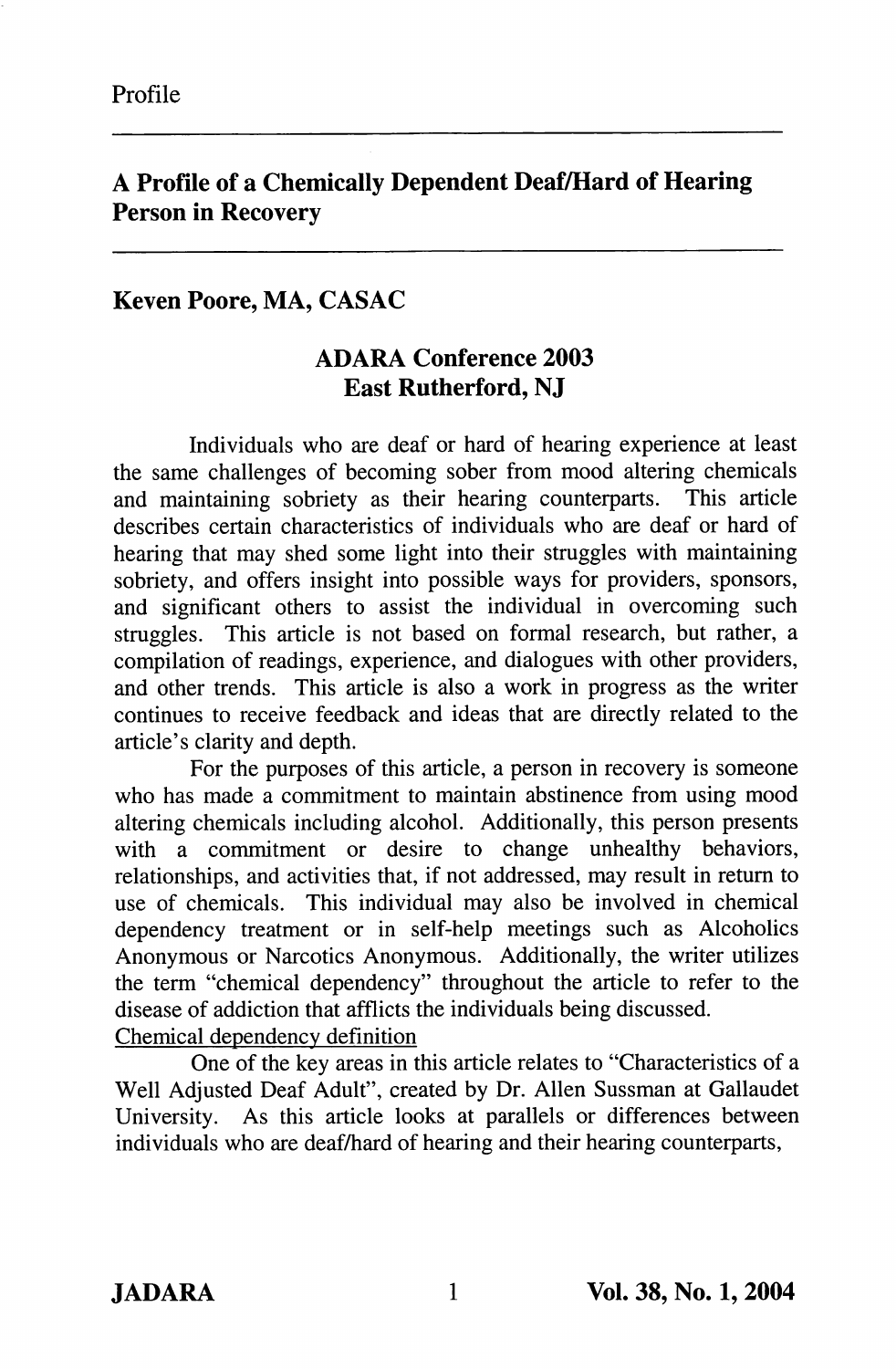it is necessary to identify characteristics of individuals in general who are "well adjusted". Additionally, the term "deaf and hard of hearing" will be replaced with "deaf" for brevity.

While there are no formal criteria for identifying individuals as "well adjusted", the following characteristics come to mind in describing such a person. A "well adjusted" person most likely has good coping skills, healthy decision making and problem solving skills, is responsible, respectful, and assertive. This person also is able to see humor in appropriate situations and most likely has a positive self concept and healthy self esteem. This individual most likely takes good care of him/herself in terms of hygiene, appearance, nutrition and exercise.

The following characteristics are specific to individuals who are deaf or hard of hearing (Dr. Allen E. Sussman). This list is intended to assist professionals in looking at positive attributes of individuals who are deaf as opposed to focusing on what is wrong with these individuals. Explanations of many characteristics will be brief in order to keep this article at a reasonable length.

Deaf individuals who are considered "well adjusted" typically have a positive self concept and self esteem. Individuals who have these characteristics typically feel good about themselves and do not allow negative feedback or comments to change their feelings about themselves.

These individuals also have a positive psychological acceptance of deafness. They view hearing loss or "being deaf" as part of life rather than a terrible problem they possess. They do not dwell on wishing they could hear or try to behave like someone who is hearing.

By possessing psychological acceptance, they are able to compensate for their deafness. Typically this entails utilizing creative tools or methods to get along in life, such as utilizing pen and paper to order their food at restaurants or to ask questions at the electronics store. Utilizing today's technological devices are other ways to compensate  $$ using two way pagers, videophone technology, TTYs, and computer technology are popular avenues for maintaining equal footing in this day and age with hearing peers.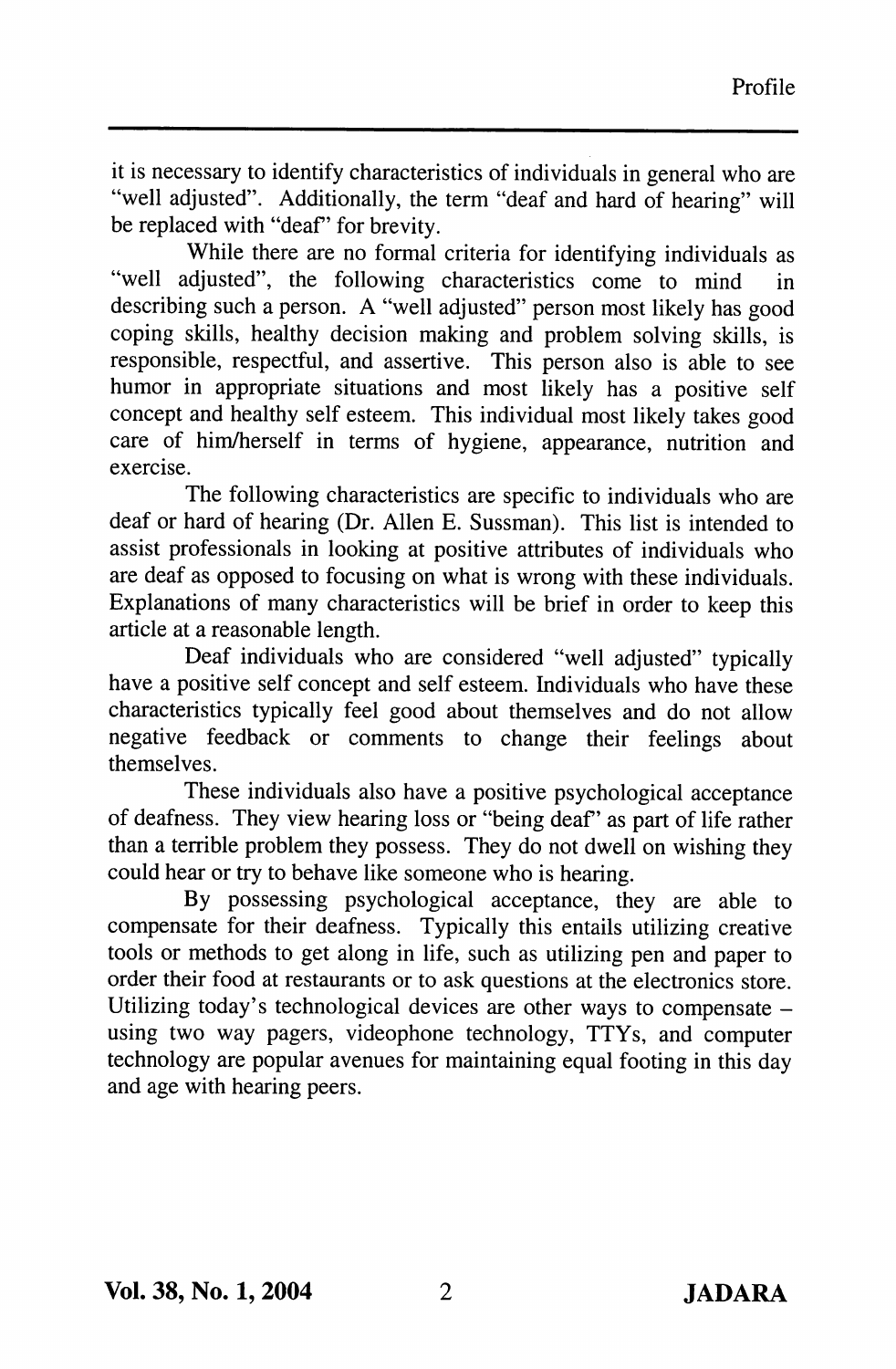Individuals who are deaf or hard of hearing deal with negative and devaluative attitudes by hearing peers on a regular basis. The ability to cope with such is a critical component of being a well-adjusted deaf person. This individual is able to be tolerant and understanding of these attitudes and can provide education about appropriate perspectives.

Assertiveness is also a beneficial quality in getting the needs of deaf individuals met and to ensure equal access to services and to compete in this highly competitive world. This individual does not rely on others to speak FOR him/her.<br>With the world placing

With the world placing heavy emphasis on verbal communications, the ability to place speech ability in perspective is a valuable characteristic  $-$  knowing and accepting that speech ability is not what makes a person who they are, but utilizing alternative modes to get their message across efficiently is a positive attribute.

Additionally, not all deaf individuals utilize sign language, therefore having a positive attitude towards sign language is indicative of accepting and respecting all modes of communication and the people who utilize such.

Having healthy interpersonal relationships with individuals who are also deaf or hard of hearing as well as those who are hearing is a positive trait of individuals who are well-adjusted. They rarely place themselves in environments where they cannot communicate because they are making conscious choices about where they prefer to be.

These individuals also exhibit traits of self-reliance – they are v employed, and not reliant on government funds. They are gainfully employed, and not reliant on government funds. productive members of society and are not dependent on hearing people.

Additionally, these individuals have an ability to ask for help when necessary. They recognize their limitations and will ask individuals to make a phone call for them if absolutely necessary and if the technology is not available for them.

Most deaf or hard of hearing individuals have parents who are hearing. These parents, when they find out their child has a hearing loss, tend to turn to their family doctors for advice. Most medical doctors view hearing loss as a medical problem, and advise parents of options geared towards "repairing" the problem - attempting to make the child as normal as possible. The result is years of speech therapy, fixation on hearing aids, avoidance of sign language and the like. Ability for deaf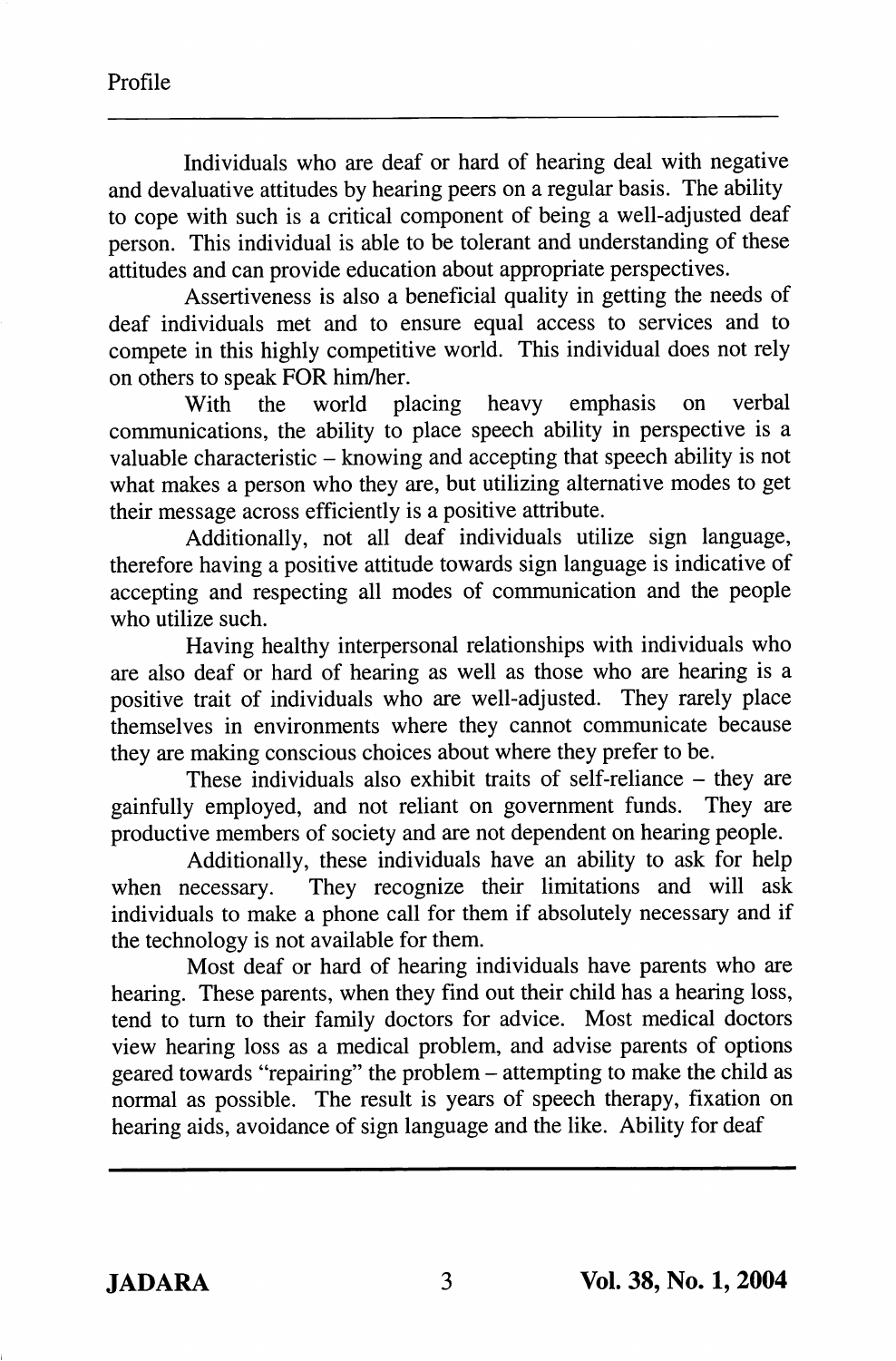individuals to survive the misguidance their parents received is a healthy response to something they had no control over at the time.

Another healthy response to situations such as these is to have an unhostile and philosophical sense of humor. Laughing at misfortunes such as accidentally knocking eyeglasses off their heads while attempting to sign the word "for", having cute responses to questions like "do deaf people drive", and responding with "can you write?" to written questions like "can you read?".

The last characteristic identified in this list is "Gemeinschaftsgefuhl" - a concept attributed to Alfred Adler that relates to having a good attitude about life and going with the flow. Having this characteristic enables individuals to not take certain situations or circumstances overly serious and not to lose sight of the big picture.

The next section addresses characteristics of individuals who are in recovery from chemical dependency.

While hearing individuals in recovery experience various challenges, a few stand out as seemingly significant. Fourteen percent of these individuals are unemployed. The preferred chemical used by these individuals is alcohol with cocaine as the second choice. Possession of knowledge/understanding of terminology and issues pertaining to chemical dependency/abuse and recovery issues is readily available. Opportunities for early intervention by family, peers, education or legal system are available. Having a certain neurochemistry makeup which is different from non-addicts is common. Issues of dealing with urges to use again while attempting to live a lifestyle of abstinence in an environment of abusers, dealing with burned bridges due to past behaviors, possessing poor decision-making skills/poor impulse control, and a need for validation as well as feelings of inadequacy are common.

In looking at similar characteristics for those who are deaf or hard of hearing, there are some similarities, and more differences. For example, employment rates contrast sharply – sixty nine percent of deaf or hard of hearing individuals in recovery are unemployed. Alcohol is usually the drug of choice with marijuana next in line. Their level of comprehension of recovery "lingo" and concepts pertaining to sobriety as well as knowledge of issues related to recovery is limited. Well documented research shows that many deaf and hard of hearing individuals read at the  $3<sup>rd</sup>$  or  $4<sup>th</sup>$  grade level, and they do not obtain information around them via hearing as do their counterparts.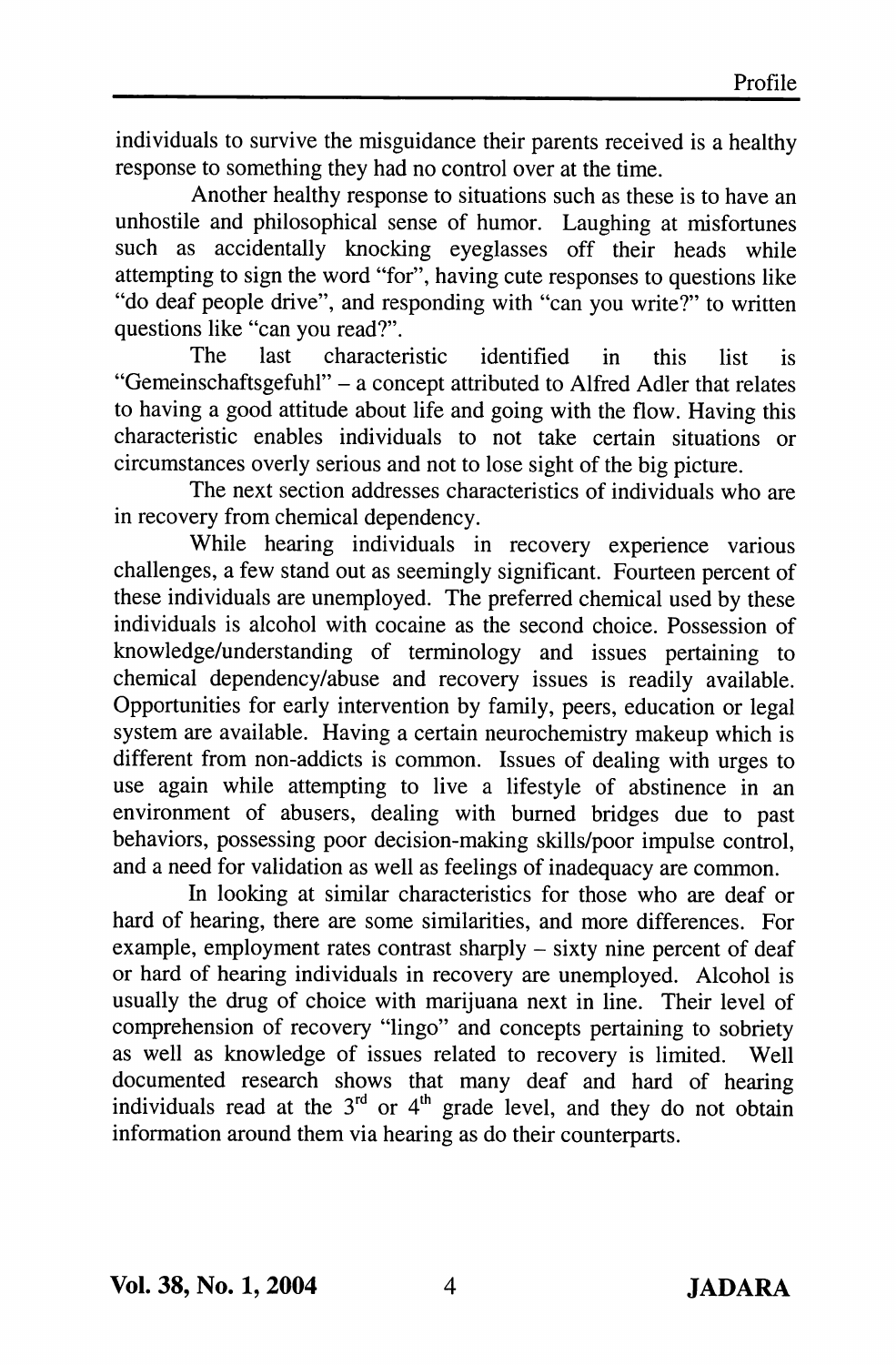Accessibility to services or self-help meetings is a major barrier, preventing these individuals from utilizing available resources to achieve<br>and maintain sobriety. Additionally, many barriers prevent early Additionally, many barriers prevent early intervention, including, but not limited to overprotective families, schools attempting to maintain positive images, funding issues, and general ignorance of the needs of this population by service providers, law enforcement agencies and employers. Trust issues may be more evident in this group due to growing up in families or environments where they are not included in decision making or conversations. This is in addition to typical trust issues that occur between individuals who are chemically dependent and their families or key individuals in their lives. Challenges with family dynamics and recovery may occur due to lack of communication because many family members are not fluent in sign language. To discuss issues related to deafness and addiction  $-$  cravings, things that are bothering the individual, family dynamics, etc. would be much more challenging for deaf users. Having access to individuals that can communicate in the same language is an ideal situation. Positive role models, such as other deaf individuals who are in recovery, are in short supply mainly because they do not have support themselves, and some prefer not to function as roles models or mentors due to the need to take care of themselves instead of sponsoring other deaf individuals.

Like many individuals in recovery, deaf people have poor coping and problem solving skills. Once they learn how to ask for help, they do not have resources available to them hearing people have.

Additionally, because a large number of deaf individuals in recovery grow up in families with poor communication and/or dysfunction, their ability to learn and incorporate appropriate social behaviors is limited. An example of a crucial social behavior is an ability to show empathy. Without this ability, deaf individuals, or any individual for that matter, will have difficulty connecting with other individuals in recovery in the sense of sharing and providing support to one another. This results in poor attendance in self help meetings. Such lack of empathy may be connected to poor insight into their own issues or needs. Insight is also a learned behavior resulting from observation, interaction with others, and clear communication.

Individuals who are deaf experience the same stressors their hearing counterparts encounter in life as recovering individuals but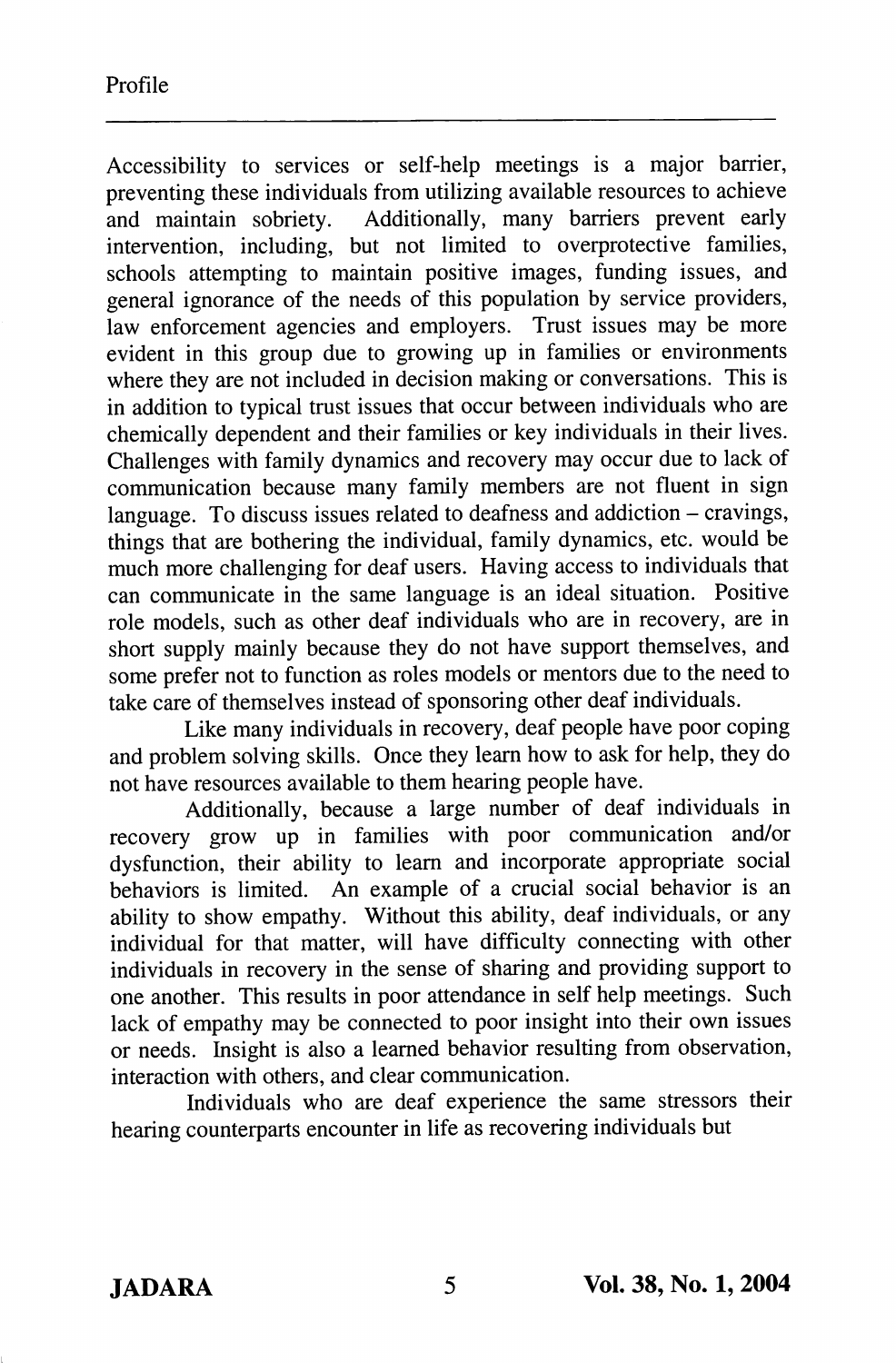have added burdens that come with being deaf or hard of hearing. Discrimination from employers or potential employers, isolation from the deaf community due to the stigma of having a social problem, the community's lack of understanding/knowledge about recovery, continuing to possess poor coping skills, and lack of accessible resources make staying sober a challenging proposition for this group.

To fully comprehend the differences between the deaf individuals and their hearing counterparts in attempting to maintain sobriety, one must understand what is necessary for that to occur. Having a complete sense and understanding of the nuances and lingo pertaining to sobriety as well as access to resources and support is a basic necessity for people in recovery. If any of these components are eliminated or reduced, the ability to maintain sobriety or fully experience a healthy and low-stress life becomes much more difficult.

In working with deaf individuals who are in recovery, it is necessary to utilize creative approaches in provision of services. Using drawing and role play to express feelings and understanding of concepts has been successful in getting individuals to benefit from the treatment experience. Providing education about the concepts and issues regarding chemical dependency, treatment, and recovery in a clear and concrete manner that encourages application to day to day activities is helpful in bridging gaps due to lack of knowledge or comprehension. Additionally, working with these individuals on making decisions regarding changing people, places, and things that are not conductive to sobriety is a major challenge. Deaf individuals, like their hearing counterparts, prefer to interact with other deaf individuals due to communication and cultural preferences. Often these "lifelong friends" also use chemicals, leaving the recovering individual with no recourse but to rely on "will power" and "white-knuckling" to stay clean while hanging out with their peers. Other alternatives are to physically relocate to another location, to make efforts to meet new people who are either in recovery or do not use chemicals (increasing the anxiety they had been using chemicals in order to eliminate in the first place!), or to switch to another addiction (shopping, working, sex, food, etc). While not trying to minimize the challenges of hearing individuals trying to maintain sobriety, it is evident their options for making changes in their social interactions are less limited and more accessible than for deaf individuals.